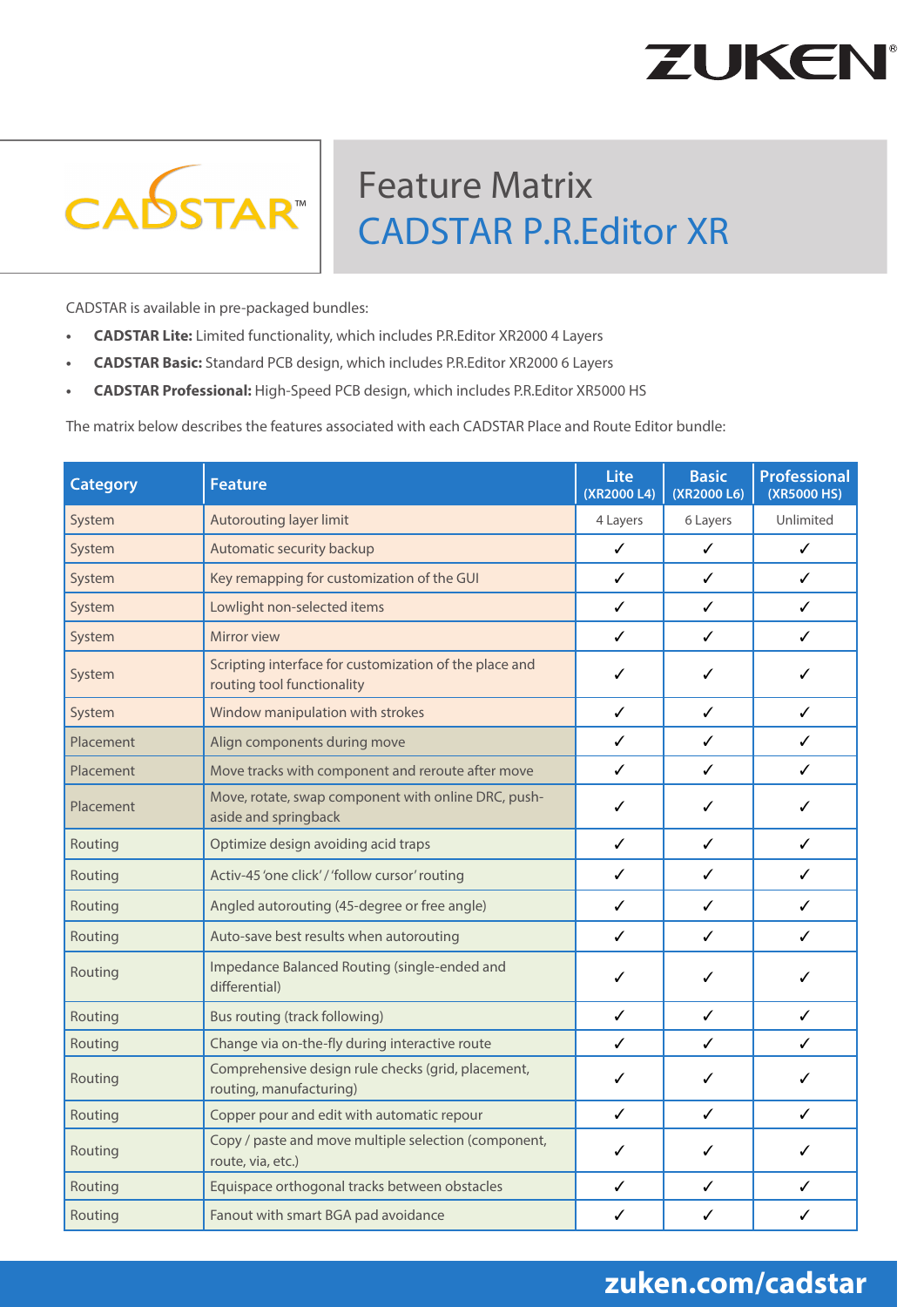

| <b>Category</b> | <b>Feature</b>                                                                       | Lite<br>(XR2000 L4) | <b>Basic</b><br>(XR2000 L6) | <b>Professional</b><br>(XR5000 HS) |
|-----------------|--------------------------------------------------------------------------------------|---------------------|-----------------------------|------------------------------------|
| Routing         | Freehand route and tidy ('sketch' mode)                                              | $\checkmark$        | $\checkmark$                | $\checkmark$                       |
| Routing         | Grid controls (route, via, testpoint)                                                | ✓                   | ✓                           | ✓                                  |
| Routing         | Interactive track lengthening (accordion)                                            | ✓                   | ✓                           | ✓                                  |
| Routing         | Layer bias control (X, Y, unbiased, anti-track)                                      | ✓                   | $\checkmark$                | ✓                                  |
| Routing         | Layer routing (assign net to specific layer)                                         | ✓                   | ✓                           | ✓                                  |
| Routing         | Measure separation                                                                   | $\checkmark$        | $\checkmark$                | ✓                                  |
| Routing         | Memory pattern autorouter                                                            | ✓                   | $\checkmark$                | ✓                                  |
| Routing         | Miter tool (45-degree or arced corners)                                              | ✓                   | ✓                           | ✓                                  |
| Routing         | Online DRC for routing                                                               | $\checkmark$        | $\checkmark$                | ✓                                  |
| Routing         | Optimal spacing (enhanced track, pad and via spacing<br>rules)                       | ✓                   | ✓                           | ✓                                  |
| Routing         | Print current view                                                                   | ✓                   | ✓                           | ✓                                  |
| Routing         | Push-aside and springback routes                                                     | $\checkmark$        | ✓                           | ✓                                  |
| Routing         | Refine routing (rip-up and retry) to reduce track length<br>and number of vias       | ✓                   | ✓                           | ✓                                  |
| Routing         | Remote selection to/from schematics and PCB layout                                   | $\checkmark$        | $\checkmark$                | ✓                                  |
| Routing         | Reports (nets, testpoints, variants, assignments, attributes,<br>board status, etc.) | ✓                   | ✓                           | ✓                                  |
| Routing         | River router (free angle, shortest path)                                             | ✓                   | ✓                           | ✓                                  |
| Routing         | Routability analysis for prerouting assessment                                       | ✓                   | ✓                           | ✓                                  |
| Routing         | Route with / without errors and design rule check<br>(clearance display factor)      | ✓                   | ✓                           | ✓                                  |
| Routing         | Routing wizard                                                                       | ✓                   | ✓                           | ✓                                  |
| Routing         | Straight or curved routes                                                            | $\checkmark$        | ✓                           | ✓                                  |
| Routing         | Start routing from opposite end                                                      | $\checkmark$        | $\checkmark$                | $\checkmark$                       |
| Routing         | Teardrop tools                                                                       | $\checkmark$        | $\checkmark$                | ✓                                  |
| Routing         | Testpoints (allocate pads/vias or generate testpoint items)                          | $\checkmark$        | $\checkmark$                | ✓                                  |
| Routing         | Tidy route                                                                           | $\checkmark$        | $\checkmark$                | ✓                                  |
| Routing         | Track length report (dynamic or on click)                                            | $\checkmark$        | $\checkmark$                | ✓                                  |
| Routing         | Trunk routing (pairs, busses, etc.)                                                  | $\checkmark$        | ✓                           | ✓                                  |
| Routing         | Unmiter tool - simplifies rework for faster design changes                           | $\checkmark$        | $\checkmark$                | ✓                                  |
| Routing         | Unroute errors tool                                                                  | $\checkmark$        | $\checkmark$                | ✓                                  |
| Routing         | Variant support                                                                      | $\checkmark$        | $\checkmark$                | $\checkmark$                       |
| Routing         | Angled autorouting (free angle)                                                      |                     |                             | ✓                                  |
| Routing         | Pull tight (90°, 45°, 0°)                                                            |                     |                             | ✓                                  |
| Routing         | Rules by area                                                                        |                     |                             | ✓                                  |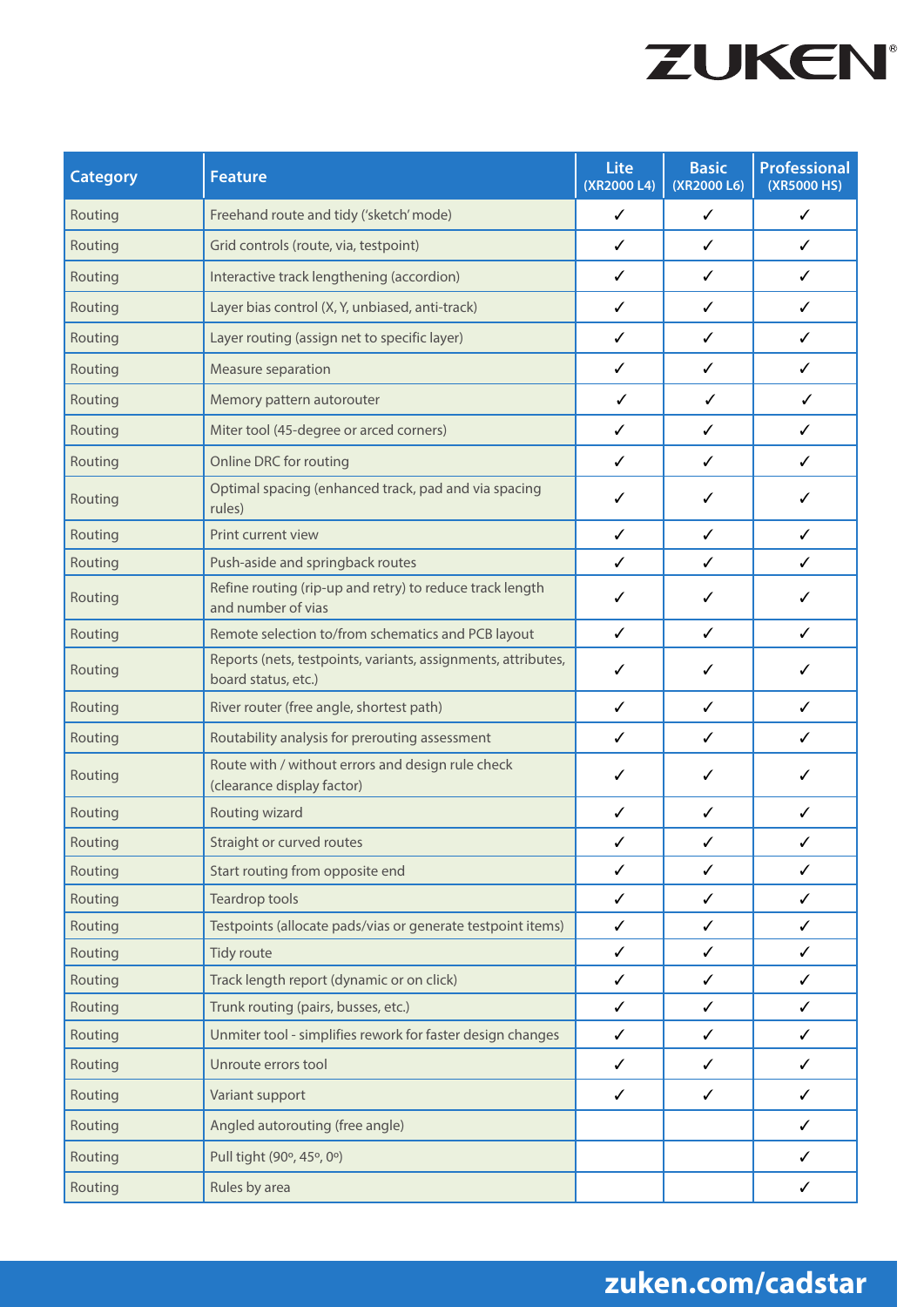

| <b>Category</b> | <b>Feature</b>                                                           | Lite<br>(XR2000 L4) | <b>Basic</b><br>(XR2000 L6) | <b>Professional</b><br>(XR5000 HS) |
|-----------------|--------------------------------------------------------------------------|---------------------|-----------------------------|------------------------------------|
| Routing         | Same net spacing controls                                                |                     |                             | ✓                                  |
| Routing         | SMD pad special vias                                                     |                     |                             | ✓                                  |
| Routing         | Snap vias legal                                                          |                     |                             | ✓                                  |
| Routing         | Split power plane creation                                               |                     |                             | ✓                                  |
| Analysis        | IBIS model support                                                       |                     |                             | ✓                                  |
| Analysis        | Simulation library manager                                               |                     |                             | ✓                                  |
| Analysis        | Characteristic impedance based on field solver results                   |                     |                             | ✓                                  |
| Analysis        | Crosstalk based on formulae and field solver results                     |                     |                             | ✓                                  |
| Analysis        | Delays based on formulae and field solver results                        |                     |                             | ✓                                  |
| Analysis        | Field solution from layer stack                                          |                     |                             | ✓                                  |
| Analysis        | Overshoot based on formulae (field solver results used in<br>formula)    |                     |                             | ✓                                  |
| Constraint      | Auto-generate pin pairs                                                  |                     |                             | ✓                                  |
| Constraint      | Busses in tree view with bus-level constraints                           |                     |                             | ✓                                  |
| Constraint      | Color-coded results measured against constraints                         |                     |                             | ✓                                  |
| Constraint      | Constraint manager (spreadsheet data entry)                              |                     |                             | ✓                                  |
| Constraint      | Create, edit and apply high-speed topologies                             |                     |                             | ✓                                  |
| Constraint      | Define differential pairs with constraints                               |                     |                             | ✓                                  |
| Constraint      | Graphical topology viewer                                                |                     |                             | ✓                                  |
| Constraint      | Library reload (device and simulation models)                            |                     |                             | ✓                                  |
| Constraint      | Net classes in tree view                                                 |                     |                             | ✓                                  |
| Constraint      | Set nominated driver / receiver                                          |                     |                             |                                    |
| Constraint      | Crosstalk per aggressor results in the spreadsheet                       |                     |                             | ✓                                  |
| Constraint      | <b>Graphical Topology Editor</b>                                         |                     |                             | ✓                                  |
| High-speed      | Allocate / create device models (pin types)                              |                     |                             | ✓                                  |
| High-speed      | Characteristic impedance calculator                                      |                     |                             | ✓                                  |
| High-speed      | Differential pair routing                                                |                     |                             | ✓                                  |
| High-speed      | Differential pair routing - match skew and lengthening                   |                     |                             | ✓                                  |
| High-speed      | Routing information display for interactive routing (length)             |                     |                             | ✓                                  |
| High-speed      | High-speed reports (length, skew, differential pairs, max<br>vias, etc.) |                     |                             | ✓                                  |
| High-speed      | Interactive track lengthening to constraints                             |                     |                             | ✓                                  |
| High-speed      | Length checks (pin-based including pin length groups)                    |                     |                             | ✓                                  |
| High-speed      | Lengthen during autorouting (length)                                     |                     |                             | ✓                                  |